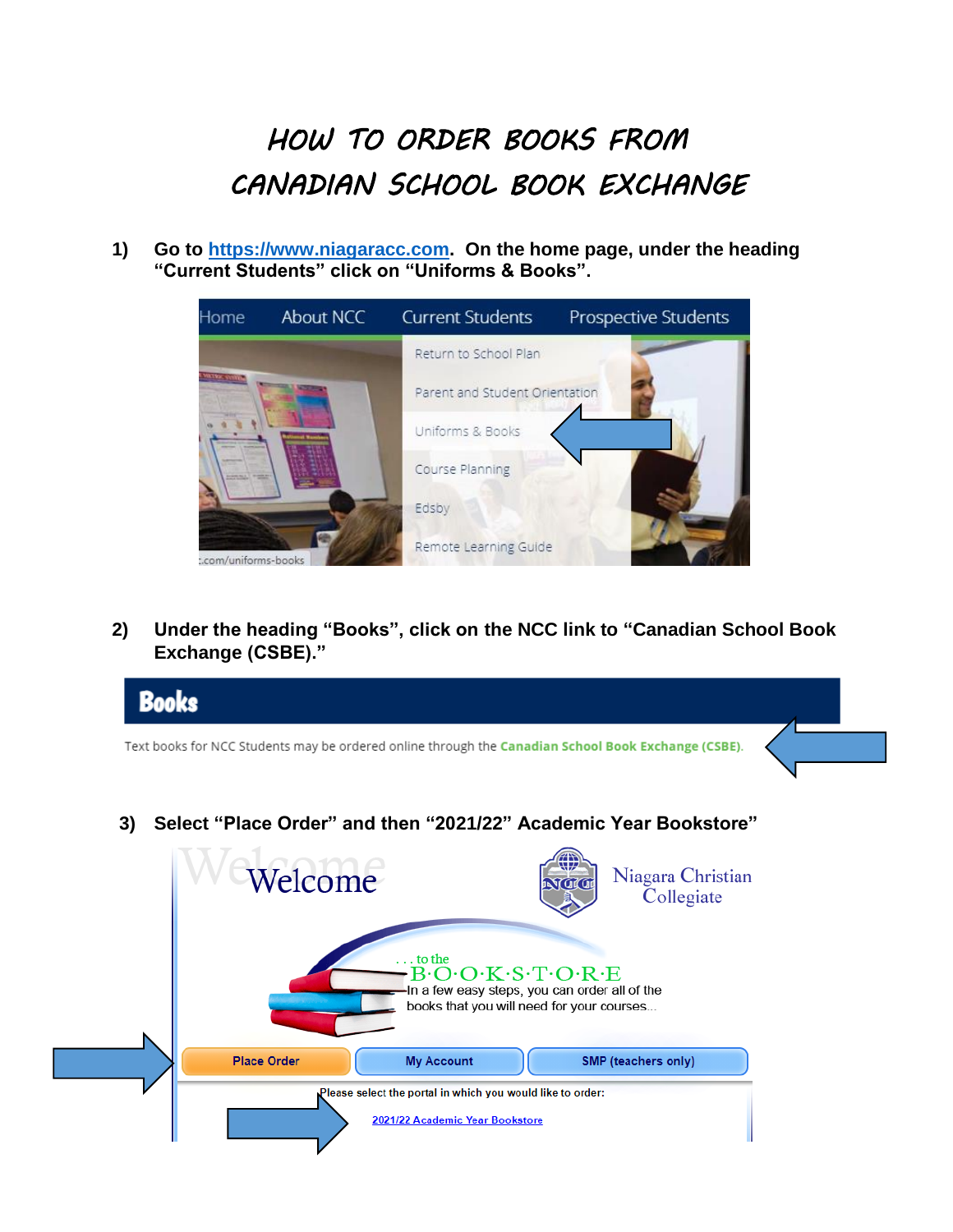**4) Create an account with unique password, OR, if you have purchased before, login to your existing account.**

|                   |                             | 2021/22 Academic Year Bookstore                                  |  |
|-------------------|-----------------------------|------------------------------------------------------------------|--|
| Login             |                             | <b>Create Account</b><br>(Your email address is your Account ID) |  |
| Email/Account ID: |                             | OR Email/Account ID:                                             |  |
| Password:         |                             | <b>First Name</b>                                                |  |
|                   | Forgot my password<br>Login | Last Name:                                                       |  |
|                   |                             | Password:                                                        |  |
|                   |                             | Verify Password:                                                 |  |
|                   |                             | Create Account                                                   |  |

**5) Select either "No", "Existing" or "New" boarding student.**

**If you have logged in to an existing account, your name will already appear . Check off the box beside your name.**

**If you are a new customer, fill in your name and click "Add Student" You may add more than one student if you are ordering for more than one person. Your name will appear with a check mark beside it**

|                               | Welcome Linda Everett to the 2021/22 Academic Year           |                                                                                                                                                                                                               |
|-------------------------------|--------------------------------------------------------------|---------------------------------------------------------------------------------------------------------------------------------------------------------------------------------------------------------------|
| receives only his/her books.  | If you know your housing information, please enter it below. | Is this order for a boarding student? $\bigcirc$ No $\bigcirc$ Yes Existing $\bigcirc$ Yes New<br>** Please Note ** Residential or Boarding student orders must be placed individually to ensure each student |
| Name of House:                |                                                              | <b>NOT REQUIRED</b>                                                                                                                                                                                           |
| Room #:<br>you wish to order. |                                                              | Please register your Niagara Christian Community of Schools students and select the student(s) for whom                                                                                                       |
| <b>First Name</b>             | <b>Last Name</b>                                             | Student ID# (optional)                                                                                                                                                                                        |
|                               |                                                              | Add Student                                                                                                                                                                                                   |
| Current names registered :    |                                                              |                                                                                                                                                                                                               |
| INDA EVERETT.                 | remove                                                       |                                                                                                                                                                                                               |

**Note: Student ID#, Name of House and Room# are not required for boarding students as all parcels are delivered to the Administration Office.** 

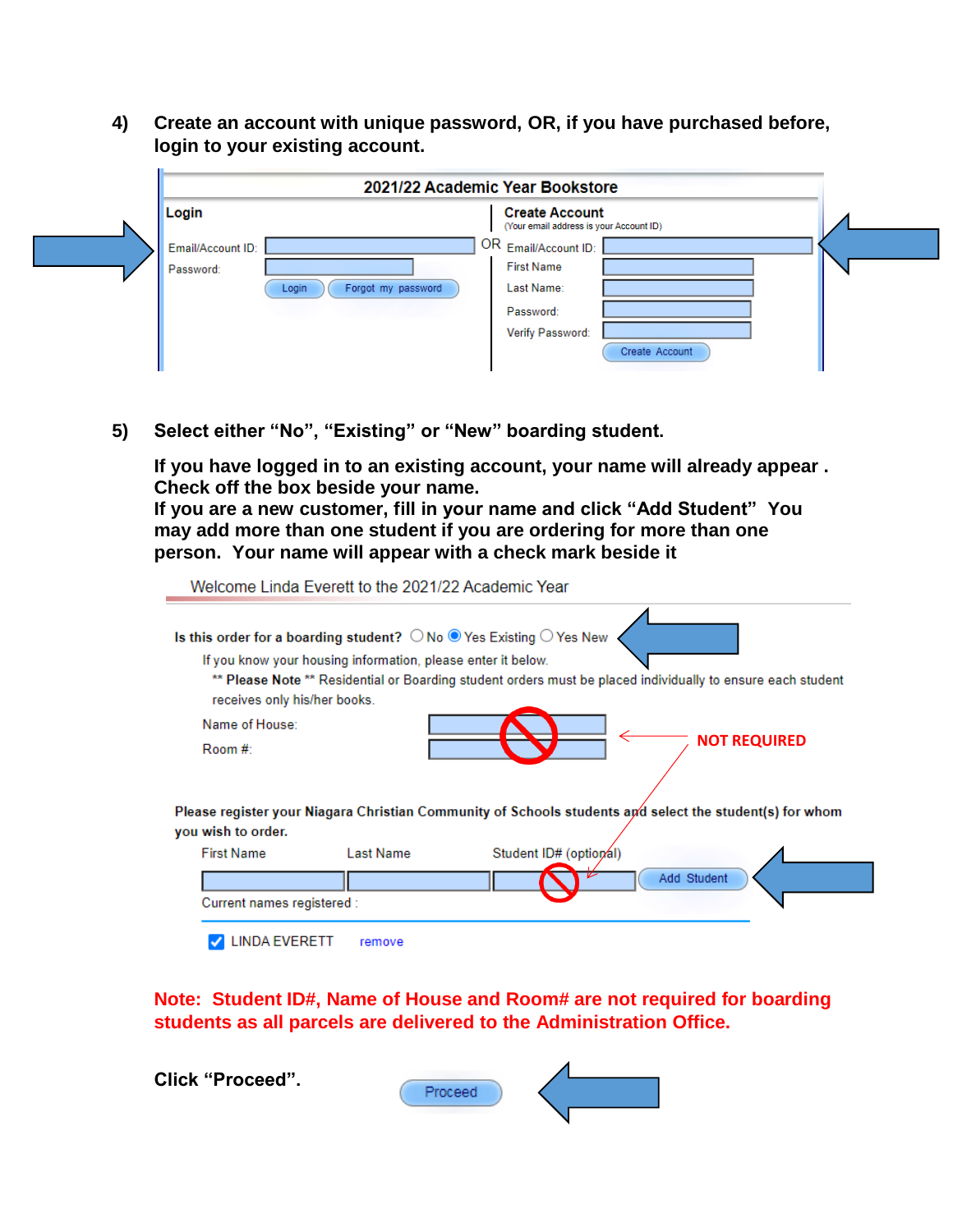## **6) Select "Yes" if you would like to save a little money by substituting used textbooks if available. Otherwise, select "No". Then click "Proceed".**

Welcome Linda Everett to the 2021/22 Academic Year Place your order now to: Take priority when additional used books become available and are allocated to orders on August 1st. Avoid any potential vendor price increases. Substitute Used Books If Available?  $\bullet$  Yes  $\bigcirc$  No - Used books that are not currently available (Used Price appears as "N/A") may become available after your order is placed. • Select "Yes" to allow us to fill your order with as many used books as possible prior to shipping. - Maintain your priority for lower-priced used books by placing your order now. · Used books are allocated based on your order date. . This global selection may be edited for each individual book on your Order Summary page. Proceed

**7) Your name will appear in the "Select Student" drop down menu. Select a Grade to make the courses appear. Then select a course you are taking.**

## **Book Selection**

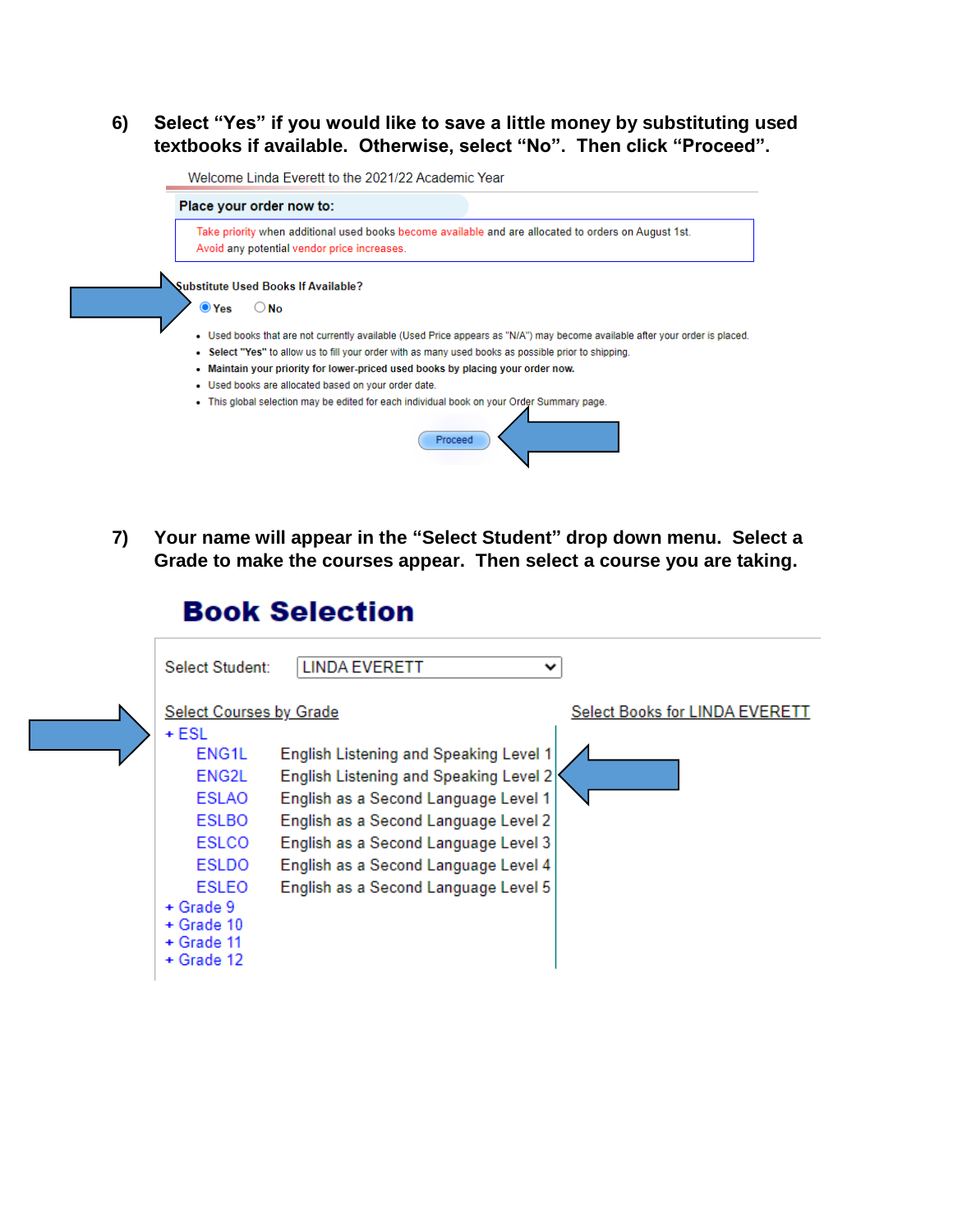**8) Select the textbooks you need. The cost will appear in red as you check them off.**

 **If used textbooks are not available at the time of ordering, "N/A" will indicate that you cannot select this check box. You may select a "New" textbook instead, and if you have previously selected "used book substitution"and one becomes available by the time your order is shipped, CSBE will ship a used book and refund the difference to you.**

Select Books for LINDA EVERETT

|   | English Listening and Speaking Level 2<br>ENG2L                                                                  |                     |                 |
|---|------------------------------------------------------------------------------------------------------------------|---------------------|-----------------|
|   | Check the boxes next to the items that you need, then click 'View Order/Checkout' or 'Select Another Course'.    |                     |                 |
|   | Title                                                                                                            |                     | New Fine / Good |
|   | Lion, The Witch & The Wardrobe (Chronicles Of Narnia #2)<br>more info                                            | \$10.66             | \$746           |
| - | Q Skills For Success: Level 2: Listening And Speaking, Split Student Book A With Ig Online Practice<br>more info | $$39.55$ $\sqrt{ }$ | N/A             |
|   | View Order / Checkout<br>Select Another Course                                                                   |                     |                 |

**Continue by clicking on "Select Another Course" until you have ordered all the textbooks you need. Then select "View Order / Checkout".**

**9) After closing this message screen , you will have a chance to change your mind about new or used textbooks.** 

| <b>Summary</b>                                                         | <b>Address</b>                                                                                        | <b>Final Review</b> |                     |            |                                                               |                  |                                   |
|------------------------------------------------------------------------|-------------------------------------------------------------------------------------------------------|---------------------|---------------------|------------|---------------------------------------------------------------|------------------|-----------------------------------|
| ESL - ENG2L - English Listening and Speaking Level 2                   |                                                                                                       |                     | Qtv                 |            | * Used Book<br>Substitution<br>Quality Select All / Clear All | Price            | Ext.<br><b>Price Student Name</b> |
| Lion, The Witch & The Wardrobe (Chronicles Of Namia #2) / XXX00x       | You have selected Used Book Substitution                                                              |                     |                     | Used       |                                                               |                  | \$7.46 \$7.46 LINDA EVERETT       |
| Q Skills For Success: Level 2: Listening And Speaking, Split Student E |                                                                                                       |                     | $\mathsf{I} \times$ | <b>New</b> | $(\vee)$                                                      |                  | \$39.55 \$39.55 LINDA EVERETT     |
|                                                                        | If you prefer to receive a new book for a specific title, unclick<br>the check box for that book now. |                     |                     |            |                                                               | Subtotal \$47.01 |                                   |
|                                                                        |                                                                                                       | Close               |                     |            |                                                               |                  |                                   |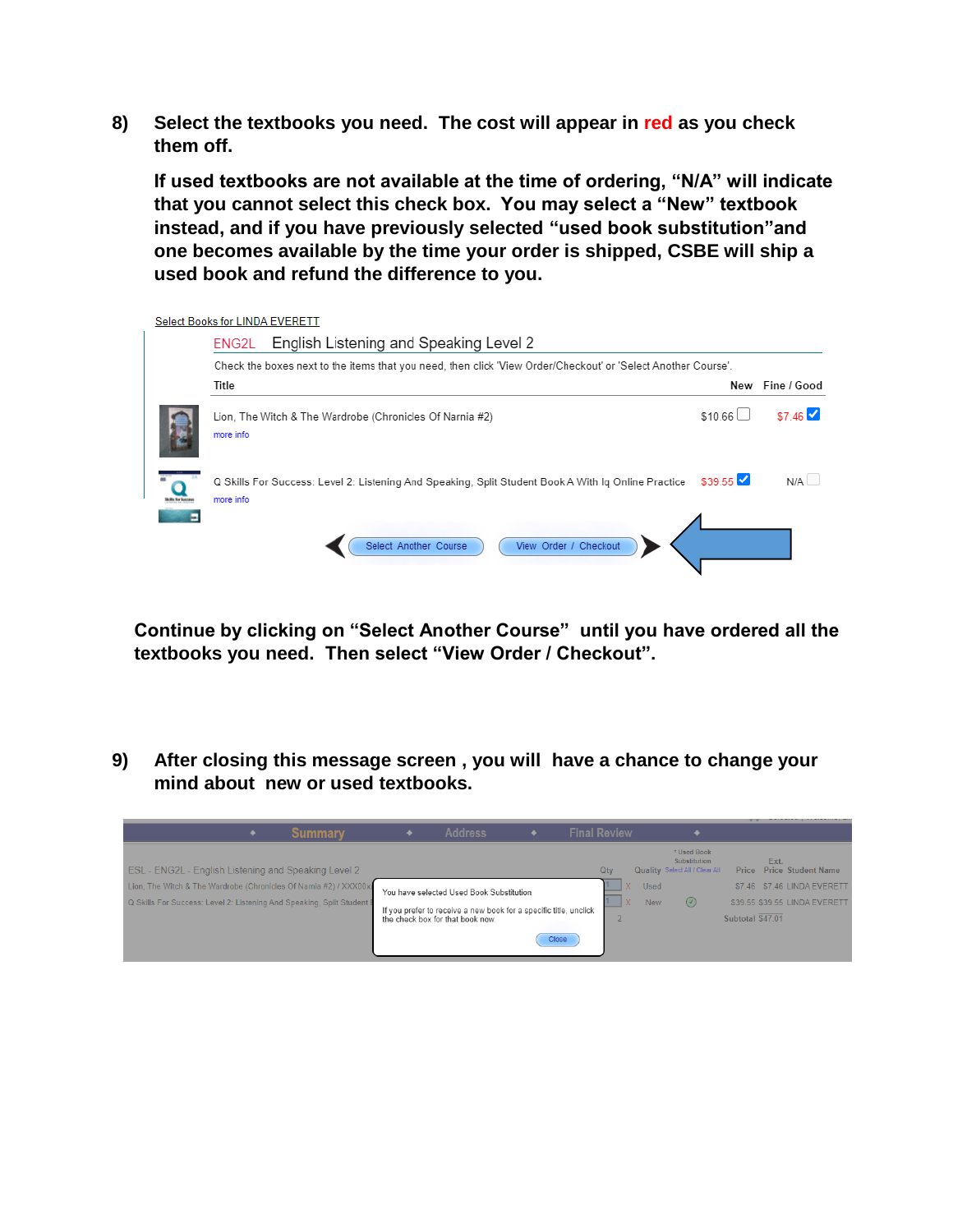**10) On the SUMMARY PAGE, remove the check mark for any specific book you wish to purchase brand new, or add a check mark for any book you wish to purchase used. Then select "Next".**

|                                                                                                                              | ٠ | <b>Summary</b> | ۰ | <b>Address</b>    | ٠           |             | <b>Final Review</b> |                                                                             | .                |                                   |
|------------------------------------------------------------------------------------------------------------------------------|---|----------------|---|-------------------|-------------|-------------|---------------------|-----------------------------------------------------------------------------|------------------|-----------------------------------|
| ESL - ENG2L - English Listening and Speaking Level 2                                                                         |   |                |   |                   |             |             | Qty                 | * Used Book<br><b>Substitution</b><br><b>Quality</b> Select All / Clear All | Price            | Ext.<br><b>Price Student Name</b> |
| Lion, The Witch & The Wardrobe (Chronicles Of Namia #2) / XXX00xxxx04X / 44030                                               |   |                |   |                   |             |             |                     | <b>Used</b>                                                                 |                  | \$7.46 \$7.46 LINDA EVERETT       |
| Q Skills For Success: Level 2: Listening And Speaking, Split Student Book A With Ig Online Practice / XXX01xxxxx90X / 956151 |   |                |   |                   |             |             |                     | $\odot$<br><b>New</b>                                                       |                  | \$39.55 \$39.55 LINDA EVERETT     |
|                                                                                                                              |   |                |   |                   |             | # of items: |                     |                                                                             | Subtotal \$47.01 |                                   |
|                                                                                                                              |   |                |   | Continue Ordering | Recalculate | <b>Next</b> |                     |                                                                             |                  |                                   |
|                                                                                                                              |   |                |   |                   |             |             |                     |                                                                             |                  |                                   |

**11) On the ADDRESS PAGE, select the Billing Address WITH YOUR NAME. Then select the Shipping Address WITH YOUR NAME . Then select "Next".**